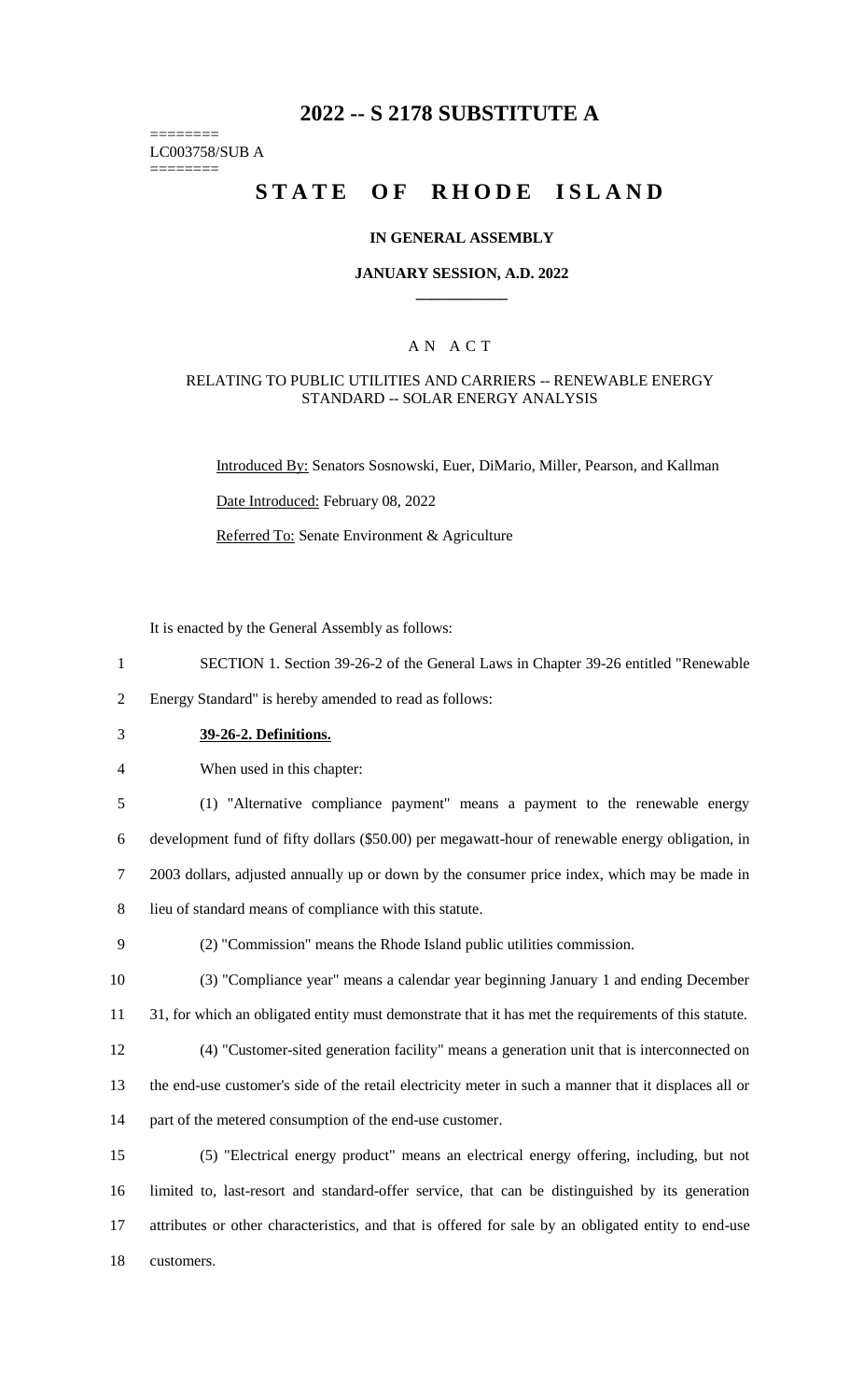(6) "Eligible biomass fuel" means fuel sources including brush, stumps, lumber ends and trimmings, wood pallets, bark, wood chips, shavings, slash, and other clean wood that is not mixed with other solid wastes; agricultural waste, food, and vegetative material; energy crops; landfill methane; biogas; or neat biodiesel and other neat liquid fuels that are derived from such fuel sources.

(7) "Eligible renewable energy resource" means resources as defined in § 39-26-5.

 (8) "End-use customer" means a person or entity in Rhode Island that purchases electrical energy at retail from an obligated entity.

(9) "Environmental justice" means the fair treatment and meaningful involvement of all

10 people regardless of race, color, national origin, English language proficiency, or income with

11 respect to the development, implementation, and enforcement of environmental laws, regulations, 12 and policies.

13 (9)(10) "Existing renewable energy resources" means generation units using eligible renewable energy resources and first going into commercial operation before December 31, 1997.

15  $\left(\frac{(10)(11)}{2}\right)$  "Generation attributes" means the nonprice characteristics of the electrical energy output of a generation unit including, but not limited to, the unit's fuel type, emissions, vintage, and

policy eligibility.

18  $\left(\frac{(11)(12)}{2}\right)$  "Generation unit" means a facility that converts a fuel or an energy resource into electrical energy.

20  $\left(\frac{(12)(13)}{(12)(13)}\right)$  "High-heat medical waste processing facility" means a facility that:

 (i) Generates electricity from the combustion, gasification, or pyrolysis of regulated medical waste;

 (ii) Generates electricity from the combustion of fuel derived from the gasification or pyrolysis of regulated medical waste; or

 (iii) Disposes of, processes, or treats regulated medical waste through combustion, gasification, pyrolysis, or any process that exposes waste to temperatures above four hundred degrees Fahrenheit (400ºF).

28 (14) "Interested parties" means persons or organizations that can affect, be affected by or perceive itself to be affected by a decision or activity and who have identified themselves to the

commission's clerk in writing within thirty (30) days of public notice of the docket set forth in §

39-26-11(a) or within any reasonable extension of that time as determined by the commission.

Interested parties are not limited to those with intervenor status.

(13)(15) "NE-GIS" means the generation information system operated by NEPOOL, its

designee or successor entity, that includes a generation information database and certificate system,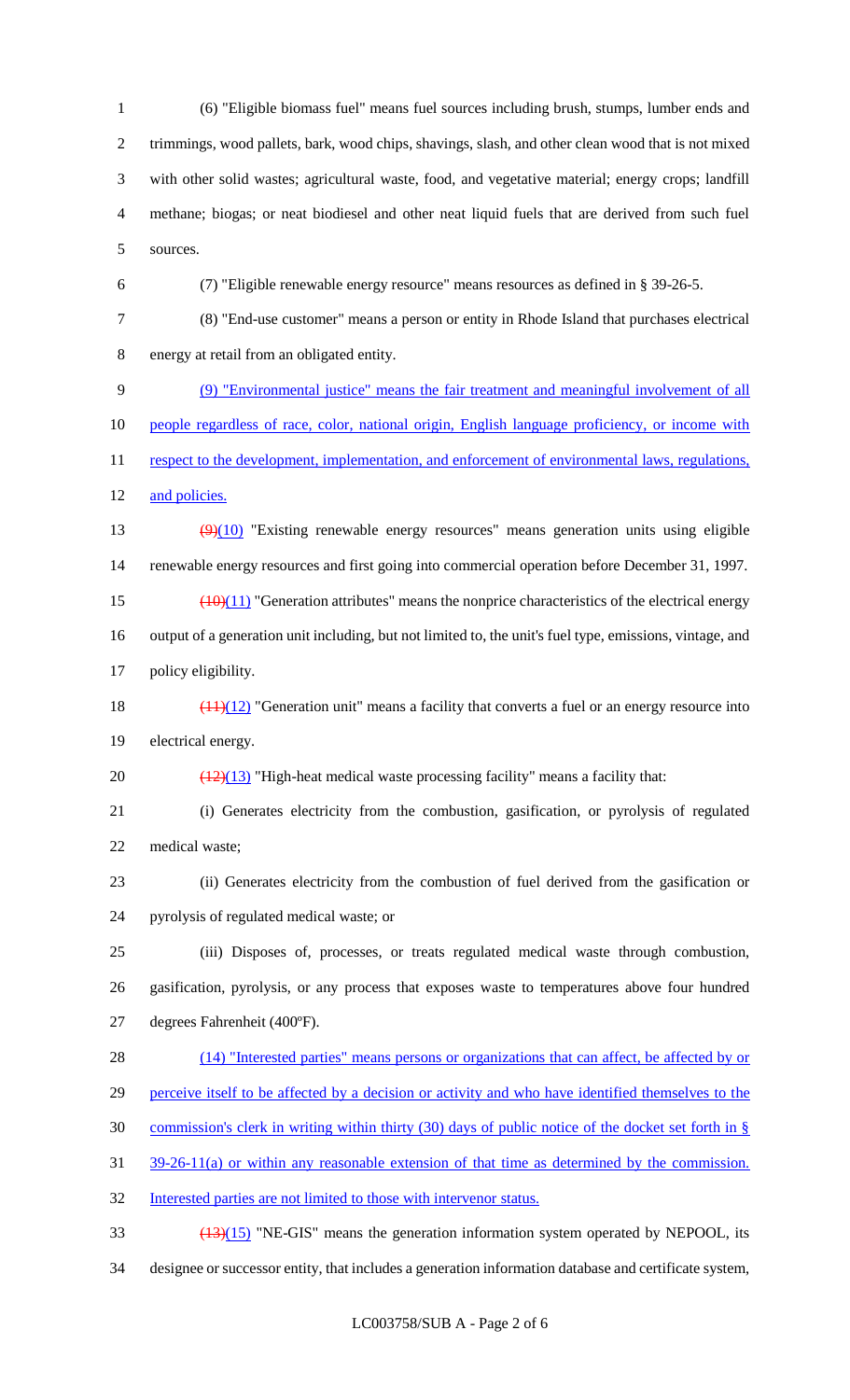and that accounts for the generation attributes of electrical energy consumed within NEPOOL.

 $2 \left( \frac{(14)(16)}{2} \right)$  "NE-GIS certificate" means an electronic record produced by the NE-GIS that identifies the relevant generation attributes of each megawatt-hour accounted for in the NE-GIS.

(15)(17) "NEPOOL" means the New England Power Pool or its successor.

 (16)(18) "New renewable energy resources" means generation units using eligible renewable energy resources and first going into commercial operation after December 31, 1997; or the incremental output of generation units using eligible renewable energy resources that have demonstrably increased generation in excess of ten percent (10%) using eligible renewable energy resources through capital investments made after December 31, 1997; but in no case involve any new impoundment or diversion of water with an average salinity of twenty (20) parts per thousand or less.

 (17)(19) "Obligated entity" means a person or entity who or that sells electrical energy to end-use customers in Rhode Island, including, but not limited to: nonregulated power producers 14 and electric utility distribution companies, as defined in § 39-1-2, supplying standard-offer service, last-resort service, or any successor service to end-use customers, including Narragansett Electric, but not to include Block Island Power Company as described in § 39-26-7 or Pascoag Utility District.

18 (18)(20) "Off-grid generation facility" means a generation unit that is not connected to a utility transmission or distribution system.

 (21) "Reliable source of revenue" means a revenue source for a given project's output products that is likely to exist over the useful life of a given project.

22 (19)(22) "Renewable energy resource" means any one or more of the renewable energy resources described in § 39-26-5(a).

 (20)(23) "Reserved certificate" means a NE-GIS certificate sold independent of a transaction involving electrical energy, pursuant to Rule 3.4 or a successor rule of the operating rules of the NE-GIS.

 $(21)(24)$  "Reserved certificate account" means a specially designated account established by an obligated entity, pursuant to Rule 3.4 or a successor rule of the operating rules of the NE-GIS, for transfer and retirement of reserved certificates from the NE-GIS.

 $\frac{(22)(25)}{2}$  "Self-generator" means an end-use customer in Rhode Island that displaces all or part of its retail electricity consumption, as metered by the distribution utility to which it interconnects, through the use of a customer-sited generation facility, and the ownership of any such facility shall not be considered an obligated entity as a result of any such ownership arrangement.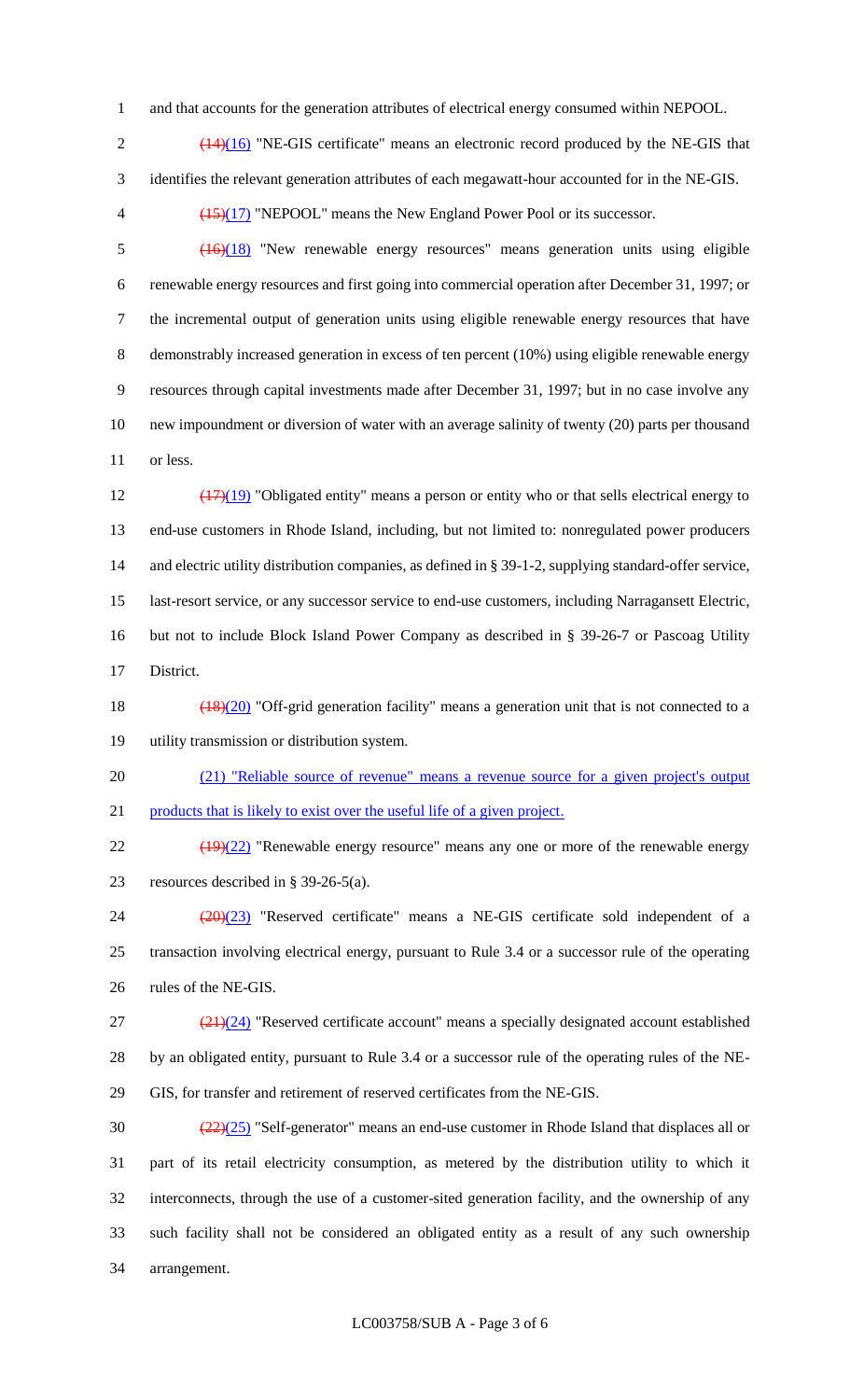(23)(26) "Small hydro facility" means a facility employing one or more hydroelectric turbine generators and with an aggregate capacity not exceeding thirty megawatts (30 MW). For purposes of this definition, "facility" shall be defined in a manner consistent with Title 18 of the Code of Federal Regulations, section 292.204; provided, however, that the size of the facility is limited to thirty megawatts (30 MW), rather than eighty megawatts (80 MW). SECTION 2. Chapter 39-26 of the General Laws entitled "Renewable Energy Standard" is hereby amended by adding thereto the following section: **39-26-11. Analysis of solar energy development.**  9 (a) In light of the changing solar energy market and chapter 6.2 of title 42 (the "act on 10 climate"), and no later than sixty (60) days after passage of this section, the commission shall 11 establish a docket to review and analyze solar energy development in Rhode Island. (b) The commission review and analysis conducted pursuant to this chapter shall include, 13 but not be limited to: (1) Comparing and contrasting the various solar energy development programs offered 15 through the electric distribution company's tariffs, excluding Block Island Utility District and Pascoag Utility District, performing a cost-benefit analysis of investment in a range of solar project types and conducting an analysis of the different allocation of costs and benefits to participants and 18 non-participants caused by increased investment in the project types from the programs offered 19 through the electric distribution company's tariffs; (2) Including and factoring into consideration, in addition to direct costs and benefits, environmental costs and benefits, and other indirect and ancillary costs and benefits for each solar energy development project type; (3) Including and factoring into consideration impacts on health, jobs, land use, environmental justice, electric service reliability and affordable consumer rates; (4) Including and factoring into consideration federal, state, local and other renewable 26 investment tax credits, incentives and grants available for these projects; (5) Including and factoring into consideration interconnection costs, the commission 28 approved community solar ceiling prices for the 2020 and 2021 renewable energy growth program 29 years, historic net metering rates between 2019 and 2021, other relevant rates, and the project subscriber process as well as the programmatic rules and cost differences; and (6) Addressing the developers' need for a reliable source of revenue which provides a reasonable foundation for financing their projects against the need to assure that ratepayers are not paying more than necessary to achieve the targets set in the Renewable Energy Standard, chapter 26 of title 39 (the "renewable energy standard"), including a range of electric load growth scenarios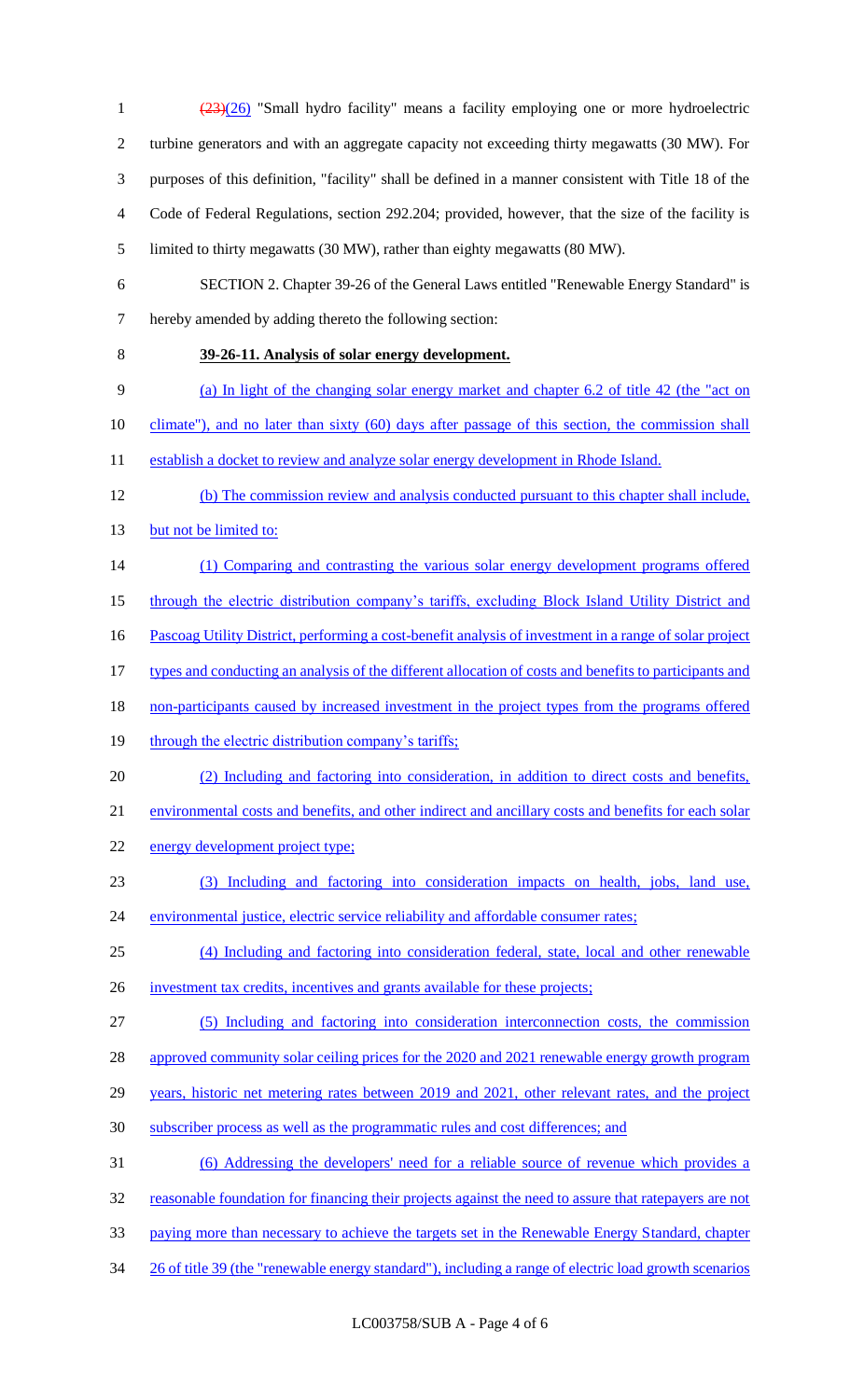- 1 that address the targets for greenhouse gas emission reductions set in the Act on Climate, chapter 2 6.2 of title 42 (the "act on climate"). 3 (c) For each type of solar energy development program, the commission shall analyze: 4 (1)Whether expansion of each program encourages investment in solar projects where the 5 benefits exceed the costs; and 6 (2) Whether sustainability and stability of each program can be maintained without 7 unreasonable burden to ratepayers. 8 (d) Taking subsections (a), (b), and (c) of this section into consideration, in its report on 9 the review and analysis, the commission shall make a reasoned recommendation of which solar 10 energy development program or programs, combination of programs or new programs is or are the 11 most reasonable and effective means of procuring the best value for solar resources at the overall 12 best rate to Rhode Island ratepayers through 2030. 13 (e) Prior to the draft report and recommendations, the commission shall provide for at least 14 three (3) public meetings through an informal process that provides for meaningful public 15 engagement. 16 (f) The commission shall provide a minimum of thirty (30) days for public comment on 17 the report and host at least one technical working session for interested parties to comment on the 18 criteria listed above and other data utilized by the commission in making its recommendations. The 19 commission shall conduct an inclusive process that allows for meaningful public engagement and 20 publicly and financially accessible meetings and may hold other technical working sessions and/or 21 evidentiary hearings, as needed. 22 (g) The commission shall issue its report on Rhode Island's solar energy development 23 programs with its review, analysis and recommendations to the governor, the senate president and 24 the speaker of the house no later than December 1, 2023 or one year after the docket's establishment 25 date.
- 26 SECTION 3. This act shall take effect upon passage.

#### ======== LC003758/SUB A ========